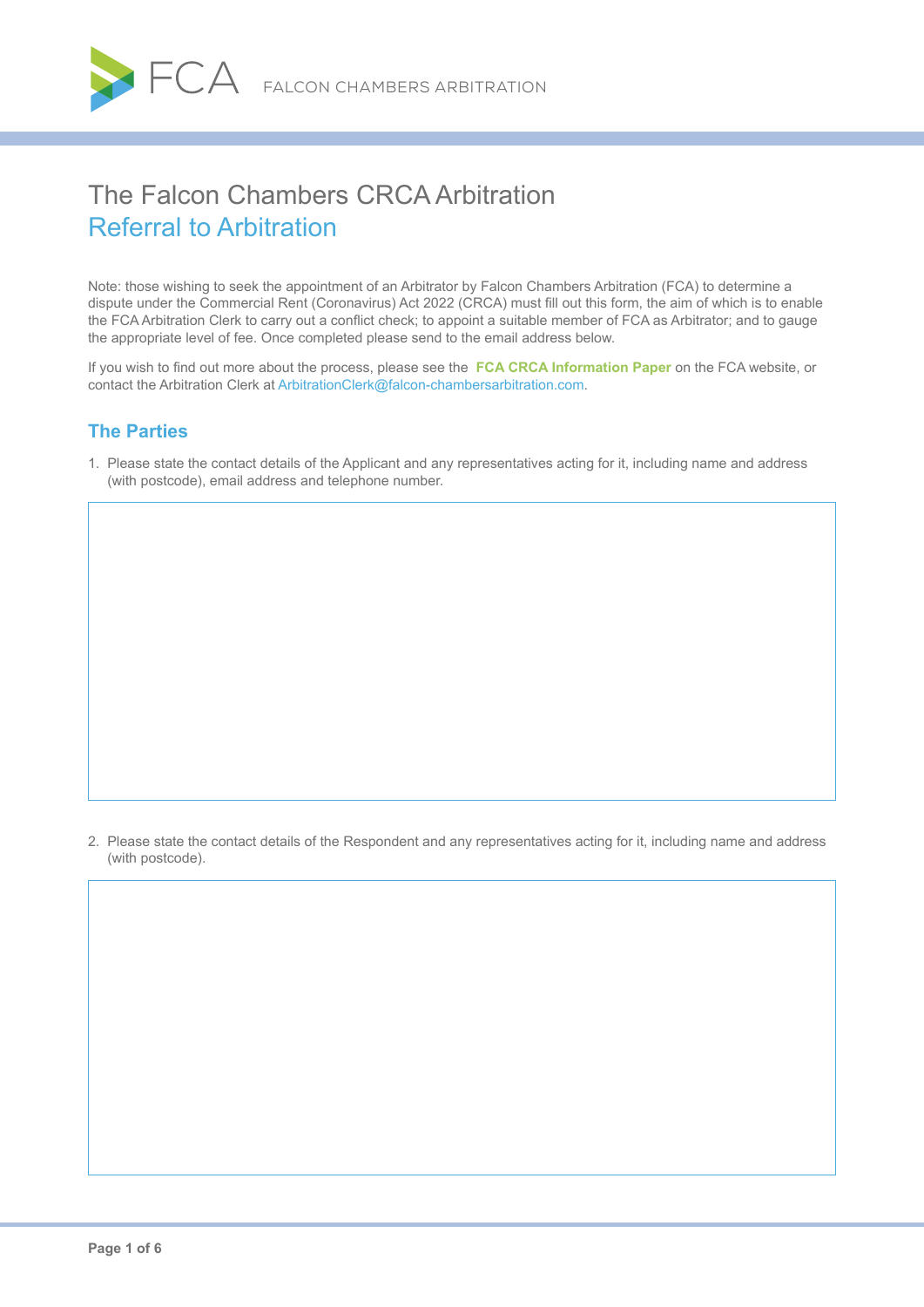

# **The Dispute**

- 3. Please state (by way of summary of the matters set out in your Formal Proposal):
	- (a) the amount of commercial rent arrears in dispute.

(b) to what property or properties the dispute relates. Please supply full postal address and post code.

(c) what issues you consider are likely to arise, other than the question whether relief should be granted (please provide a summary only at this stage).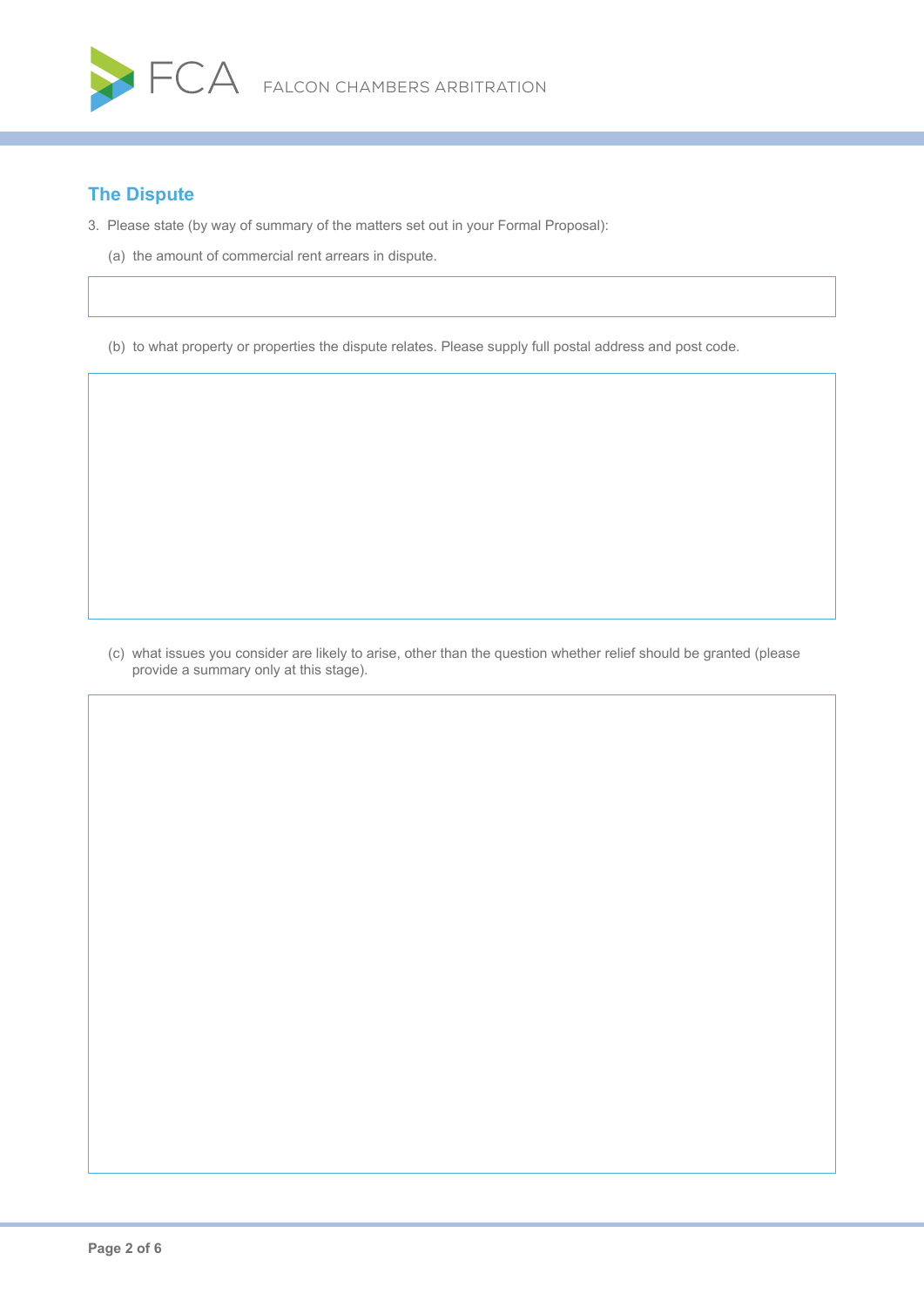

(d) what outcome you will be seeking, and what you know of the outcome sought by the Respondent.

(e) whether you or the Respondent have multiple similar claims against each other or against other parties.

# **Agreed matters**

|     | (a) the tenancy to which this dispute relates is a business tenancy within the meaning<br>of section 2 of CRCA: | <b>YES</b> | <b>NO</b> |
|-----|-----------------------------------------------------------------------------------------------------------------|------------|-----------|
| (b) | the dispute has not already been resolved by agreement before this application<br>was made:                     | <b>YES</b> | <b>NO</b> |
| (C) | the protected rent debt is not subject to a CVA, IVA or compromise;                                             | <b>YES</b> | <b>NO</b> |
|     | (d) the debt does fall within the description "protected rent debt".                                            | <b>YES</b> | <b>NO</b> |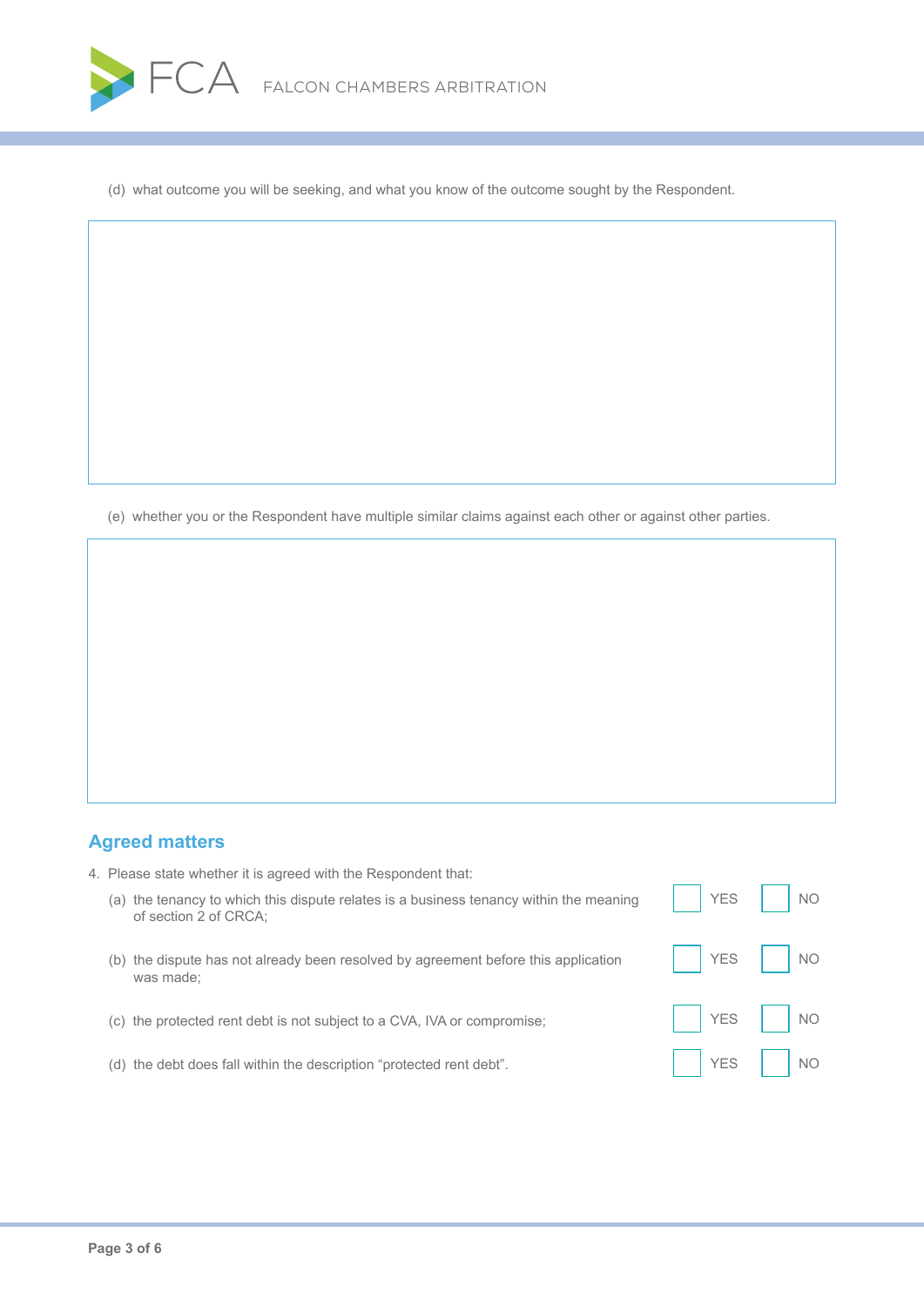

## **Procedural Steps**

5. Please confirm that you have served notice of your intention to make a reference to arbitration on the Respondent under section 10 of the CRCA, and that you have complied with the other requirements of that section, giving details of when and how you satisfied those requirements.



# **The Choice of Arbitrator**

6. Under the CRCA, FCA will be responsible for appointing the arbitrator, and will try to accommodate your wishes. Please state:

(a) What level of seniority you consider appropriate for the Arbitrator;

(b) Whether you wish a particular member of FCA to be appointed, and if so whom;

| (c) Whether these matters are agreed with the Respondent. | <b>YES</b> | <b>NO</b> |
|-----------------------------------------------------------|------------|-----------|

# **Intended Procedure**

- 7. We appreciate that you may not be in a position to answer these questions in any detail (and you will not be bound by your answers), but please state as best you can, answering both for yourself and for the Respondent if you are able to do so:
- (a) How many pages of single-sided documentation both sides together will supply to the Arbitrator;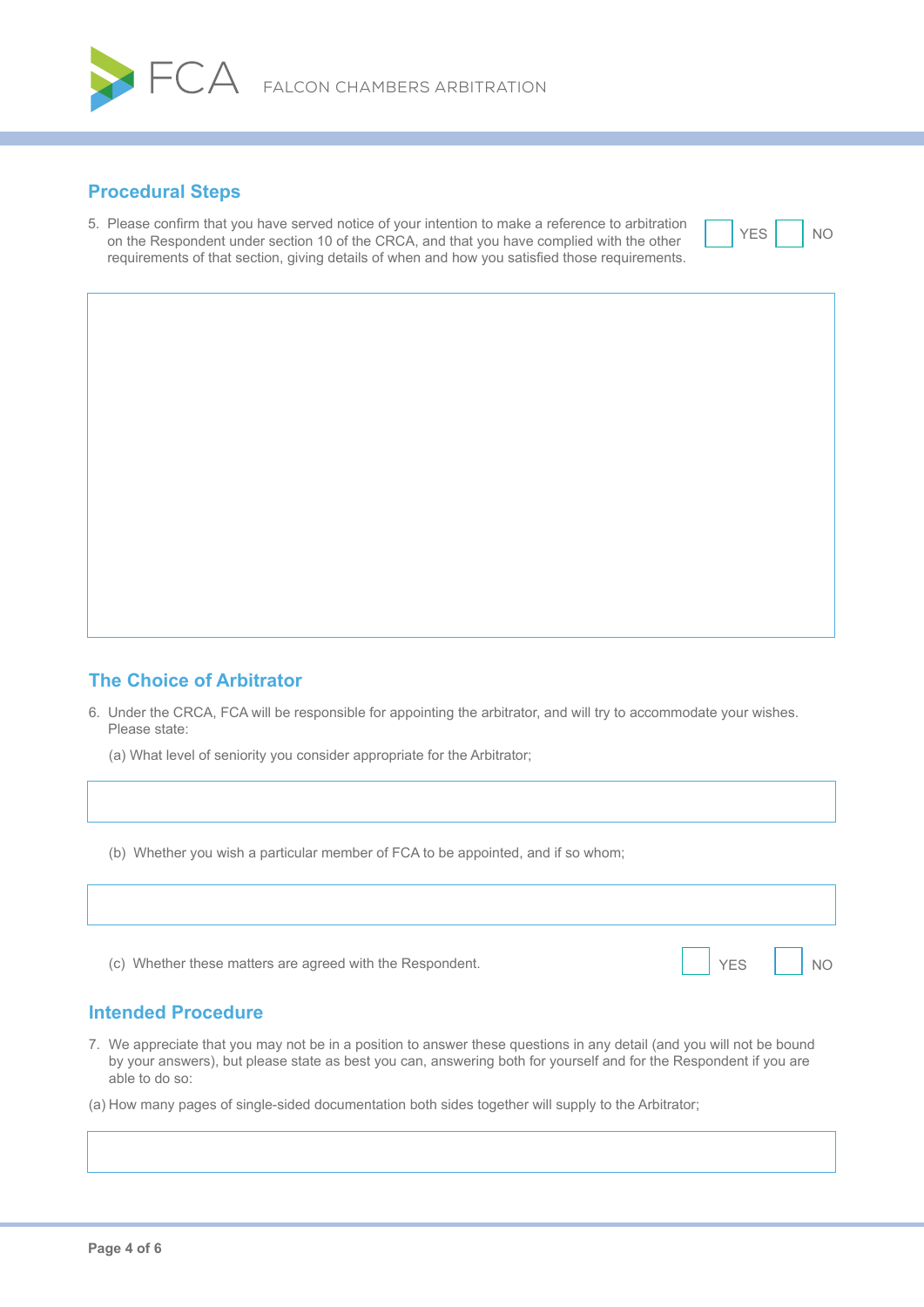

(b) Whether you intend to supplement your Formal Proposal with evidence from witnesses of fact and experts, giving details in each case;

(c) Whether you would like in due course to ask for there to be an oral hearing. YES NO

# **Formal Proposal**

- 8. Please attach a copy of your Formal Proposal, including any supporting information.
- 9. The Formal Proposal should cover the outcome you are seeking, including what proportion of the rent debt you envisage should be repaid, and the schedule you propose for repayment of any remainder.
- 10.There will be an opportunity to supply further information, if needed.
- 11.For a list of examples of the type of supporting evidence you may wish to include, please see the Statutory Guidance for Arbitrators and the Code of Practice published by the Department for Business, Energy & Industrial Strategy.

#### **Monitoring data**

12. The Government wishes you to supply certain data for monitoring purposes. Please fill in the form for this purpose set out in the schedule to this application or attach it to your Formal Proposal.

### **Administration Fee**

13. We charge a fixed fee of £100 plus VAT for administering your referral to arbitration, carrying out conflict checks and appointing an arbitrator. Once we have received your completed Referral Form we will issue you with an invoice for the admin fee. Your referral will not be processed until we receive the fee.Once an Arbitrator is appointed, a further fee will then be payable to cover the Arbitrator's costs.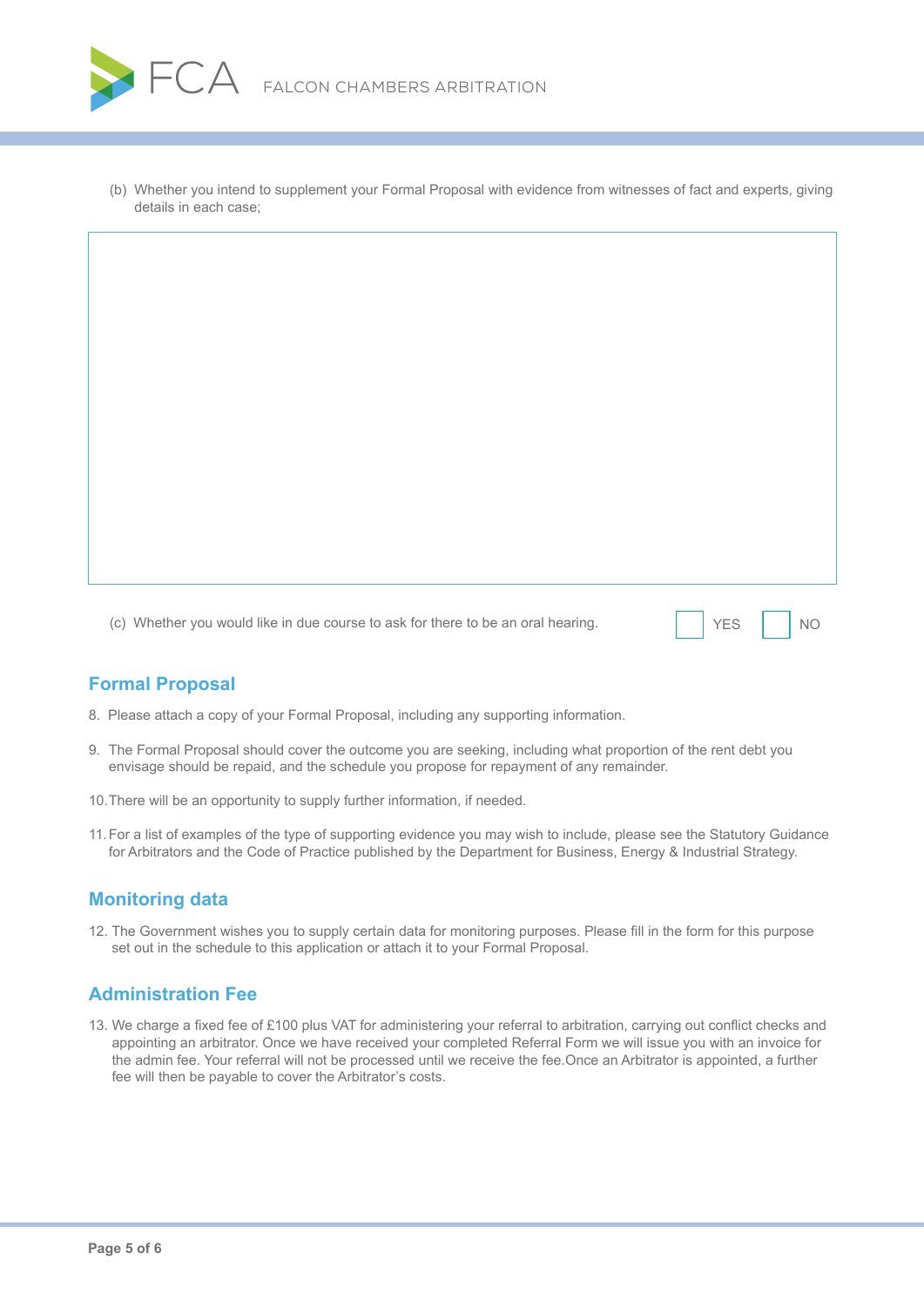



**Please append your electronic signature below once you have completed this Pro Forma, and return it to A[rbitrationClerk@falcon-chambersarbitration.com.](mailto:ArbitrationClerk%40falcon-chambersarbitration.com?subject=) Once this has been processed, you and the Respondent will be sent an FCA CRCA Arbitration Agreement confirming these details for signature and return.**

# **Statement of Truth**

I believe the facts stated in this form, in the attached Formal Proposal and any accompanying information are true.

Signature: Date: Date: Date: Date: Date: Date: Date: Date: Date: Date: Date: Date: Date: Date: Date: Date: Date: Date: Date: Date: Date: Date: Date: Date: Date: Date: Date: Date: Date: Date: Date: Date: Date: Date: Date: D

Full name:

Position held (if on behalf of a company):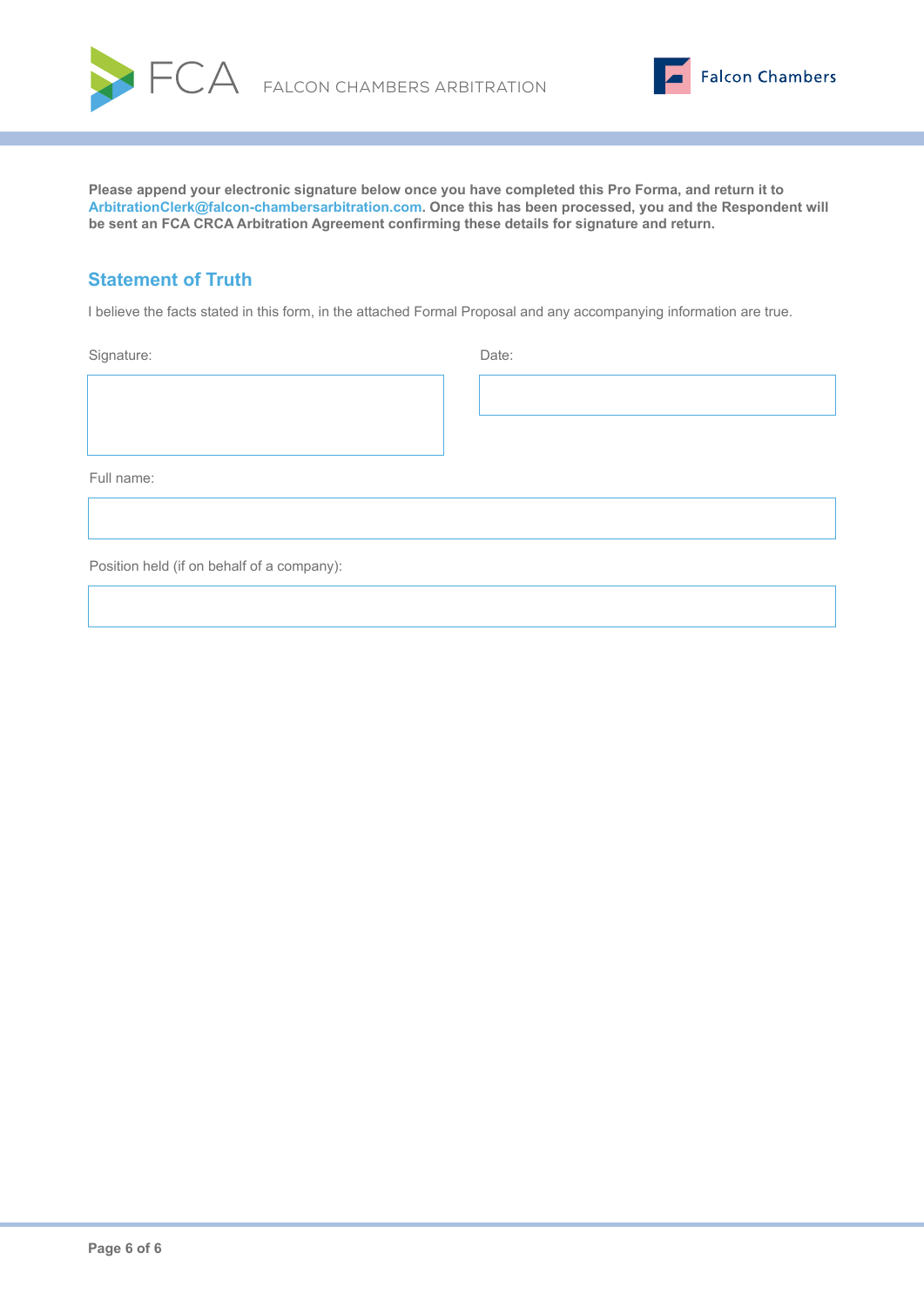

# The Falcon Chambers CRCA Arbitration Schedule - Monitoring Data

The following data will be used for monitoring purposes only

### **Business size:**

| Sole trade: 0 employees                                                        | Medium: 50 to 249 employees                                                                        |  |
|--------------------------------------------------------------------------------|----------------------------------------------------------------------------------------------------|--|
| Micro: 1 to 9 employees                                                        | Large: 250 employees or more                                                                       |  |
| Small: 10 to 49 employees                                                      |                                                                                                    |  |
| <b>Main activity of the business:</b><br>Mining And Quarrying<br>Manufacturing | Information and communication<br>Real estate activities                                            |  |
| Water supply, sewerage, waste management<br>and remediation activities         | Professional, scientific and technical activities<br>Administrative and support service activities |  |
| Construction                                                                   | Education                                                                                          |  |
| Wholesale and retail trade; repair of motor<br>vehicles and motorcycles        | Human health and social work activities                                                            |  |
| Transportation and storage                                                     | Arts, entertainment and recreation<br>Other service activities                                     |  |
| Accommodation and food service activities                                      |                                                                                                    |  |
| Main activity SIC code (if known):                                             |                                                                                                    |  |

Company Registration Number (if applicable):

# **Section H – Monitoring data (cont.) - Further details of Applicant (Optional)**

The following data is for monitoring purposes only and is optional. Only relevant for applicant's that are sole traders.

Gender of Applicant:

| Male   | Other                  |  |
|--------|------------------------|--|
| Female | Prefer not to disclose |  |